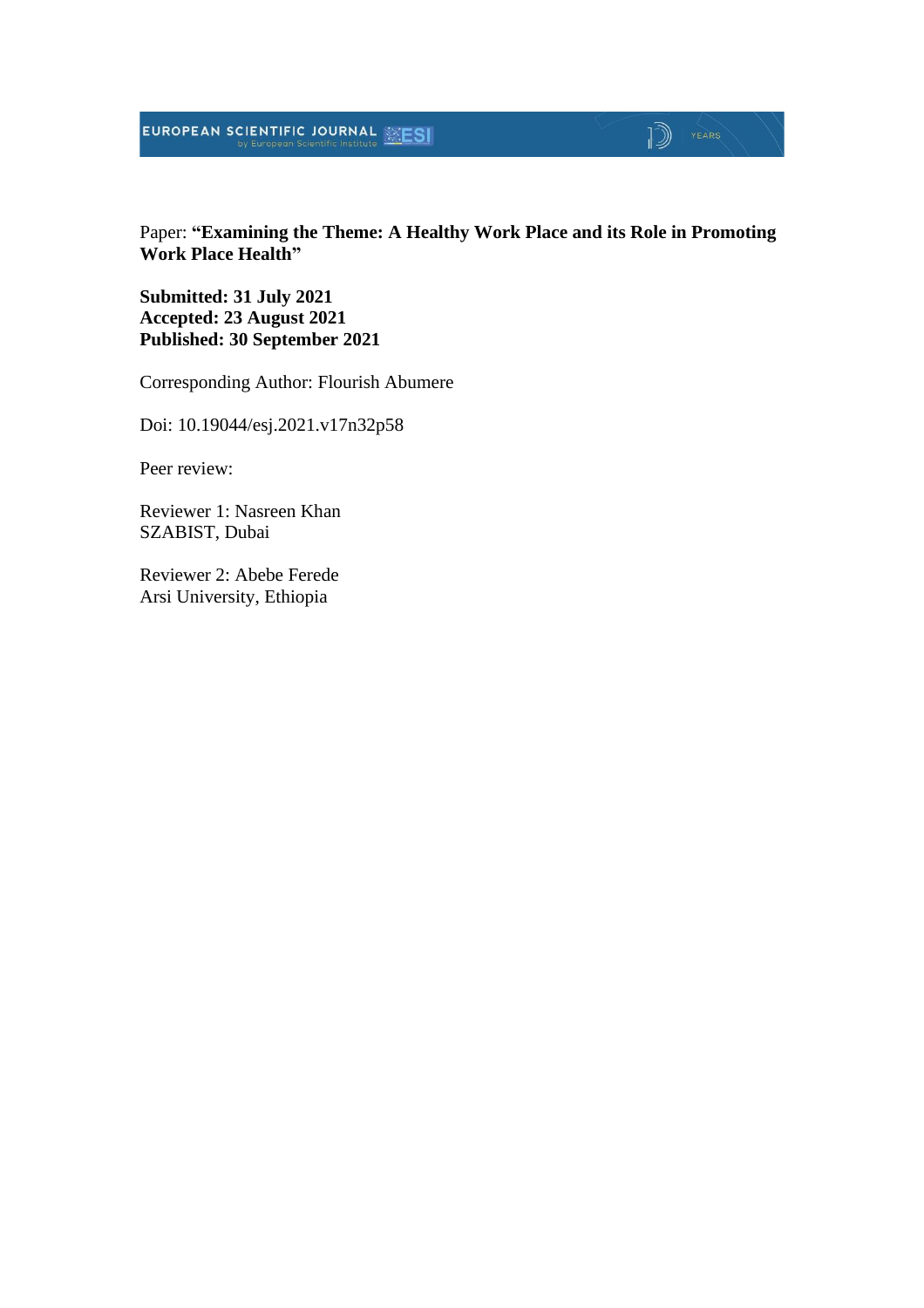# **ESJ** *Manuscript Evaluation Form 2021*

This form is designed to summarize the manuscript peer review that you have completed and to ensure that you have considered all appropriate criteria in your review. Your review should provide a clear statement, to the authors and editors, of the modifications necessary before the paper can be published or the specific reasons for rejection.

Please respond within the appointed time so that we can give the authors timely responses and feedback.

NOTE: ESJ promotes peer review procedure based on scientific validity and technical quality of the paper (not perceived the impact). You are also not required to do proofreading of the paper. It could be recommended as part of the revision.

*ESJ editorial office would like to express its special gratitude for your time and efforts. Our editorial team is a substantial reason that stands ESJ out from the crowd!*

| Reviewer Name: Dr Nasreen Khan                                                                           |                                                                                                 |  |
|----------------------------------------------------------------------------------------------------------|-------------------------------------------------------------------------------------------------|--|
| University/Country: SZABIST Dubai, UAE                                                                   |                                                                                                 |  |
| Date Manuscript Received: 5/8/2021                                                                       | Date Review<br>Submitted:<br>Report<br>7/8/2021                                                 |  |
| Manuscript Title: EXAMINING THE THEME: A HEALTHY WORKPLACE AND<br>ITS ROLE IN PROMOTING WORKPLACE HEALTH |                                                                                                 |  |
| ESJ Manuscript Number: 0839/21                                                                           |                                                                                                 |  |
| You agree your name is revealed to the author of the paper:                                              | Yes                                                                                             |  |
| paper: Yes                                                                                               | You approve, your name as a reviewer of this paper, is available in the "review history" of the |  |
|                                                                                                          |                                                                                                 |  |

You approve, this review report is available in the "review history" of the paper: Yes

# **Evaluation Criteria:**

**Please give each evaluation item a numeric rating on a 5-point scale, along with a thorough explanation for each point rating.**

| <i><b>Ouestions</b></i>                                                    | <b>Rating Result</b><br>[Poor] $1-5$<br>[Excellent] |
|----------------------------------------------------------------------------|-----------------------------------------------------|
| 1. The title is clear and it is adequate to the content of the<br>article. | 4                                                   |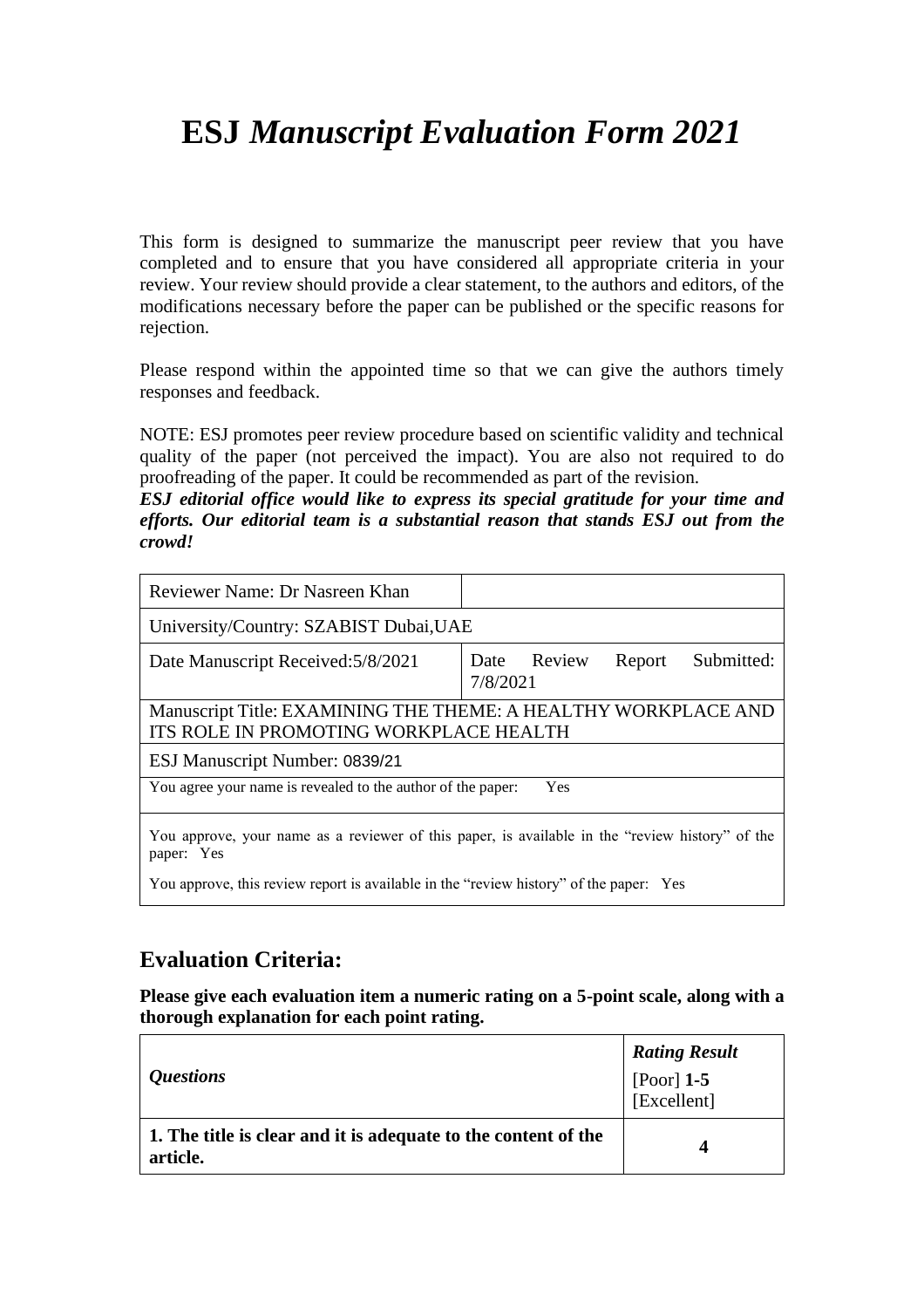| (Yes)                                                                         |                        |
|-------------------------------------------------------------------------------|------------------------|
| 2. The abstract clearly presents objects, methods and<br>results.             | 3                      |
| (Can elaborate on methods)                                                    |                        |
| 3. There are few grammatical errors and spelling mistakes<br>in this article. | 4                      |
| (Not many)                                                                    |                        |
| 4. The study methods are explained clearly.                                   | 3                      |
| (Not as such, can elaborate on it)                                            |                        |
| 5. The results are clear and do not contain errors.                           | $\boldsymbol{\Lambda}$ |
| Satisfactory)                                                                 |                        |
| 6. The conclusions or summary are accurate and<br>supported by the content.   | $\boldsymbol{\Delta}$  |
| <i>(Satisfactory)</i>                                                         |                        |
| 7. The references are comprehensive and appropriate.                          | Δ                      |
| <i>(Satisfactory)</i>                                                         |                        |

# **Overall Recommendation** (mark an X with your recommendation):

| Accepted, no revision needed               |  |
|--------------------------------------------|--|
| Accepted, minor revision needed            |  |
| Return for major revision and resubmission |  |
| Reject                                     |  |

**Comments and Suggestions to the Author(s):**

**Comments and Suggestions to the Editors Only:**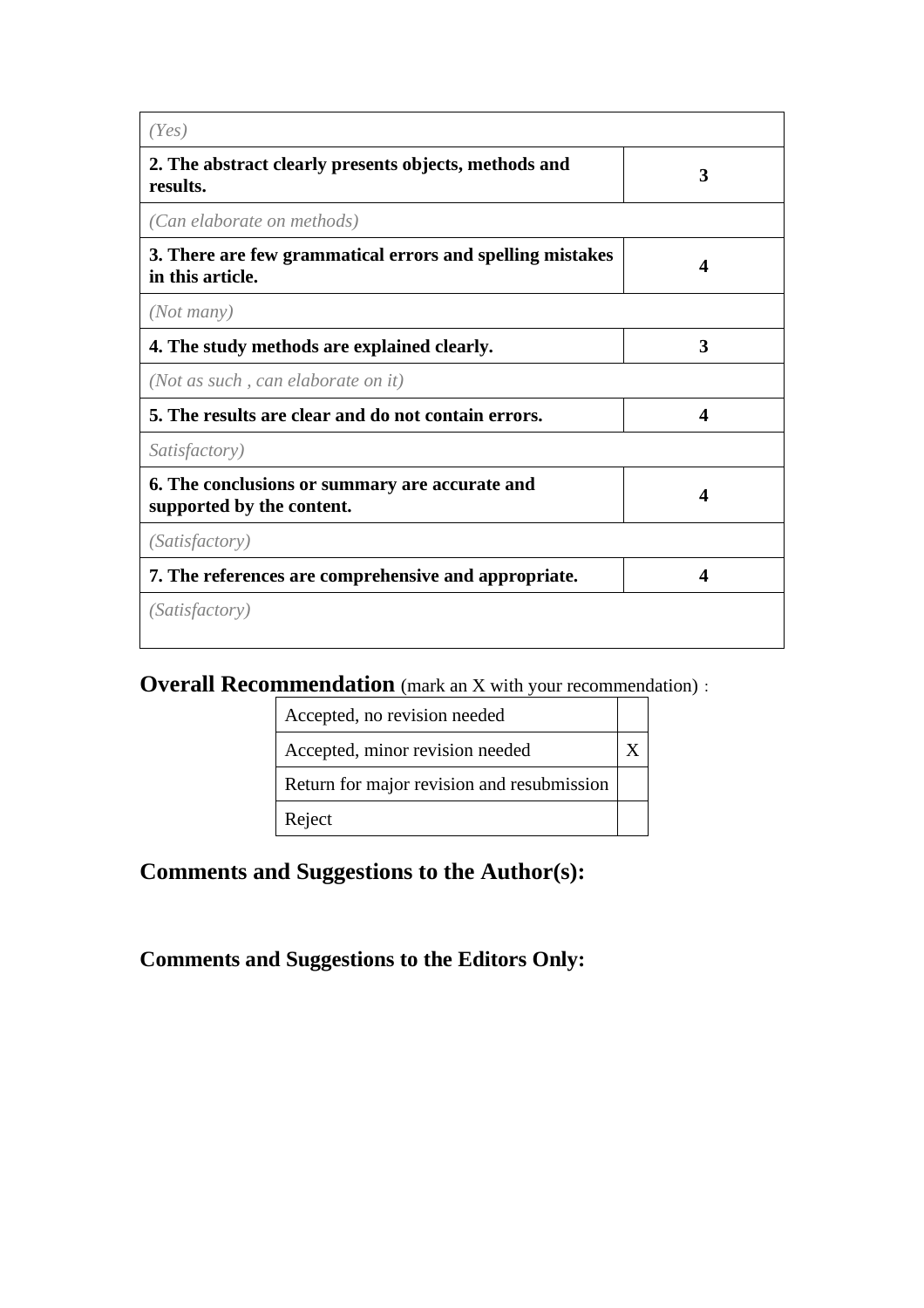# **ESJ** *Manuscript Evaluation Form 2021*

This form is designed to summarize the manuscript peer review that you have completed and to ensure that you have considered all appropriate criteria in your review. Your review should provide a clear statement, to the authors and editors, of the modifications necessary before the paper can be published or the specific reasons for rejection.

Please respond within the appointed time so that we can give the authors timely responses and feedback.

NOTE: ESJ promotes peer review procedure based on scientific validity and technical quality of the paper (not perceived the impact). You are also not required to do proofreading of the paper. It could be recommended as part of the revision.

*ESJ editorial office would like to express its special gratitude for your time and efforts. Our editorial team is a substantial reason that stands ESJ out from the crowd!*

| Reviewer Name: Abebe Ferede                                                                                   | Email:                                           |  |
|---------------------------------------------------------------------------------------------------------------|--------------------------------------------------|--|
| University/Country: Arsi University, Asella, Ethiopia                                                         |                                                  |  |
| Date Manuscript Received: August 05,<br>2021                                                                  | Date Review Report Submitted: August<br>08, 2021 |  |
| <b>Manuscript Title:</b>                                                                                      |                                                  |  |
| <b>ESJ Manuscript Number:</b>                                                                                 |                                                  |  |
| You agree your name is revealed to the author of the paper:<br>Yes                                            |                                                  |  |
| You approve, your name as a reviewer of this paper, is available in the "review history" of the<br>paper: Yes |                                                  |  |
| You approve, this review report is available in the "review history" of the paper: Yes                        |                                                  |  |

#### **Evaluation Criteria:**

**Please give each evaluation item a numeric rating on a 5-point scale, along with a thorough explanation for each point rating.**

| <i><b>Questions</b></i>                                                    | <b>Rating Result</b><br>[Poor] $1-5$<br>[Excellent] |
|----------------------------------------------------------------------------|-----------------------------------------------------|
| 1. The title is clear and it is adequate to the content of the<br>article. | 4                                                   |
| The title incorporated clear objectives and explained best in short        |                                                     |